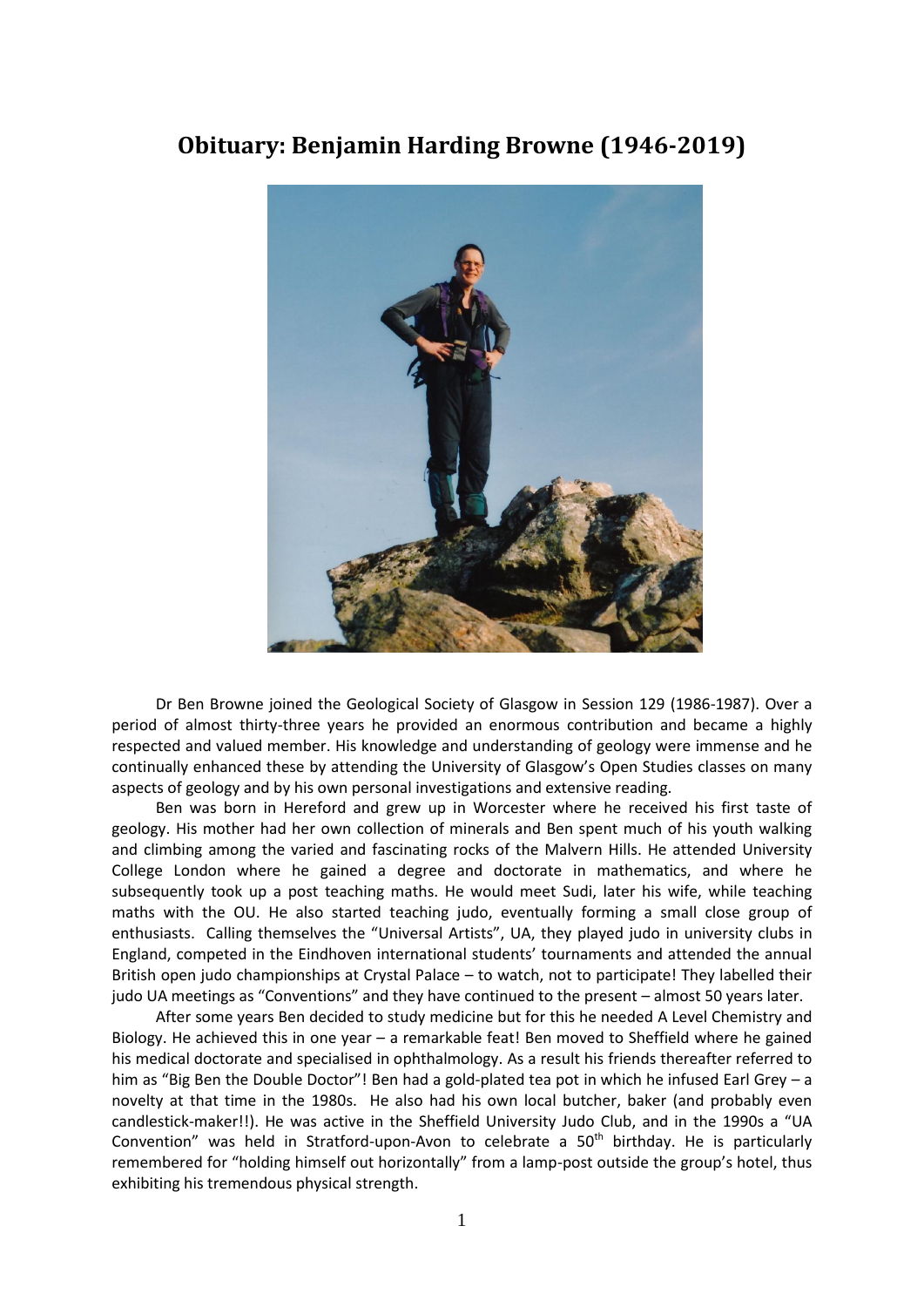After Sheffield, the family lived in Summertown, Oxford while later, in 1986, they moved to Glasgow where Ben had acquired a position at the Royal Infirmary and where, in the course of time, he became a Consultant in Ophthalmology. Ben was renowned for his caring and conscientious manner: his great strength was that he always saw his patients as "people" first and "patients" second, and took a very personal interest in them. Part of his remit was the training of new doctors. In this he was his usual meticulous and patient self, such that his trainees became very well qualified and proficient. Ben was very astute and had a wry and entertaining sense of humour – considering the vagaries of the NHS he would say that "the NHS management is like the weather in Scotland. There is no point in complaining, you can't change it. You just have to be prepared and make the most of the occasional sunny day"!

Ben joined the Oban Mountaineering Club in 1987. His numerous climbing ventures included all 282 Scottish Munros (individual mountains over 3,000 feet) – he was one of only nine members of the club, over a period of about 40 years, to do so. For this he received the "Golden Nut Award". This does not refer to the character of the climber – a nut is a piece of climbing equipment used to secure ropes! At the same time he accumulated a detailed knowledge of Scotland and of its topography, and developed a deep love for the Scottish mountains. Ben had a very enquiring mind, constantly observing and asking questions about all the plants, trees and environment. He regularly climbed with a friend who had a background in ecology and forestry. This led to a number of stops along the way ………… "Vaughan, this looks like a good one" comes a voice from down in the heather or from behind a boulder. "What's happening with these trees here do you think?" This inquisitive nature attracted him to a wide variety of interests. No matter what was the new subject, Ben was soon deeply involved, always with extra input freely given, and all part of a very generous character. Lately he successfully combined two of these interests, water-colour painting and wild flowers, by attending classes in the latter at Edinburgh Botanic Gardens; his finished paintings are simply exquisite. Ben's hand-writing was also exquisite, beautifully crafted and instantly recognisable.

Ben retained the judo skills of falling down and could convert a tripping stumble into an instant roll and a bounce back up  $-$  a neat trick indeed. Typically he would be walking over rough hilly ground chatting away, but also trimming his finger nails with clippers – the multi-tasking mountaineer. He became club treasurer and deservedly one of only two honorary members of Oban MC. He was truly a polymath, and the finest of companions.

On joining the Geological Society of Glasgow in 1986 Ben, as ever, quickly became totally involved. He regularly attended its monthly lectures given by experts in their field; not only was he able to converse in depth with these experts on a wide range of topics, he also gave his own talks and provided displays. These included the geology of Al Jabal al Akhdar (Green Mountains) of Oman in 2009 and a mid-Atlantic walk in Iceland in 2012. He became a regular contributor to the proceedings of the society, reporting not just on its finances, but also on the many field trips in which he took part. Among these were Ardnamurchan, Argyll, Islay, NW Highlands, Ben Lawers and Ben Lui, Stonehaven, Lochaber, Raasay and the Fife Coastal Walk. Ben also took part in field trips abroad, organised by the tutor of his Open Studies classes, to France, Italy, Spain, the Rocky Mountains of Canada and the Grand Canyon Arizona. His wife Sudi, also a member of GSG, accompanied him on many occasions. Ben led a field trip with another society member to Schiehallion and Strath Fionan. For this he studied the area intensively, visiting it three times on reconnaissance before the "day". This enabled him to deliver a detailed introduction to a very complex geological area, explaining all its intricacies with great erudition ……. *and* he was able to maintain this for the whole day. Ben took his geology very seriously and was always well organised with maps, compass, torch and, most usefully, his Swiss army knife, without which it would have been sometimes difficult to finish the day properly ….…….. with a glass of wine. He was extremely observant and often noticed the significant features of an exposure long before anyone else. On more than one occasion he would continue his geological musings in strong winds and heavy rain when most of the others had found shelter.